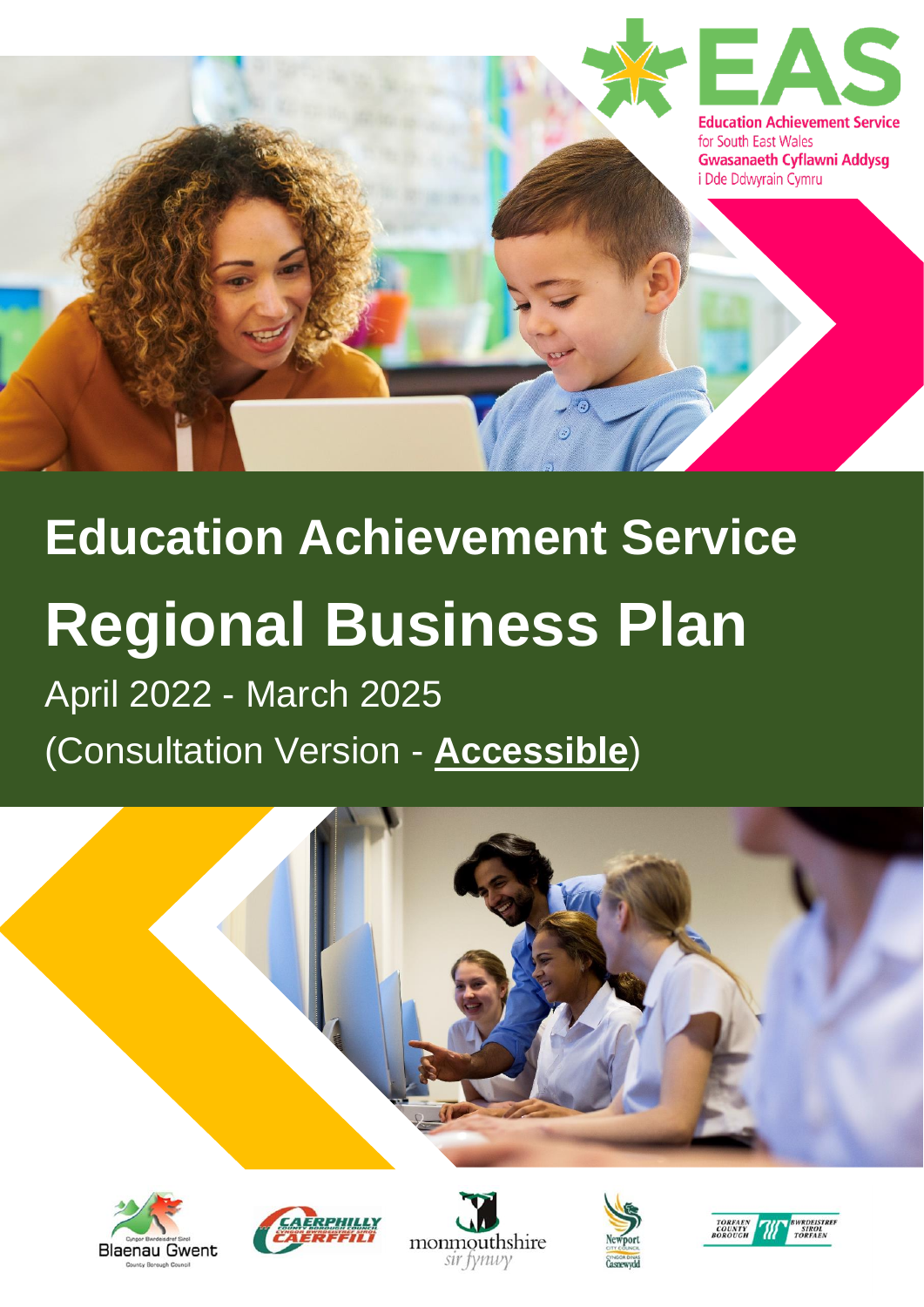**The final version of the Business Plan will be available in both English and Welsh.**

**The final version of the Business Plan 2022-2025 will be presented for agreement to the Regional Joint Executive Group and then to each LA Cabinet / Executive. The plan will then be submitted to Welsh Government.**

| <b>CIIr J Wilkins</b><br><b>Chair of Education Achievement</b><br><b>Service Company Board</b> |  |
|------------------------------------------------------------------------------------------------|--|
| <b>CIIr J Collins</b><br><b>Chair of Joint Executive Group</b>                                 |  |
| <b>Ms D Harteveld</b><br><b>Managing Director, Education</b><br><b>Achievement Service</b>     |  |
| <b>Mrs K Cole</b><br>Lead Director on behalf of South East<br><b>Wales Directors Group</b>     |  |









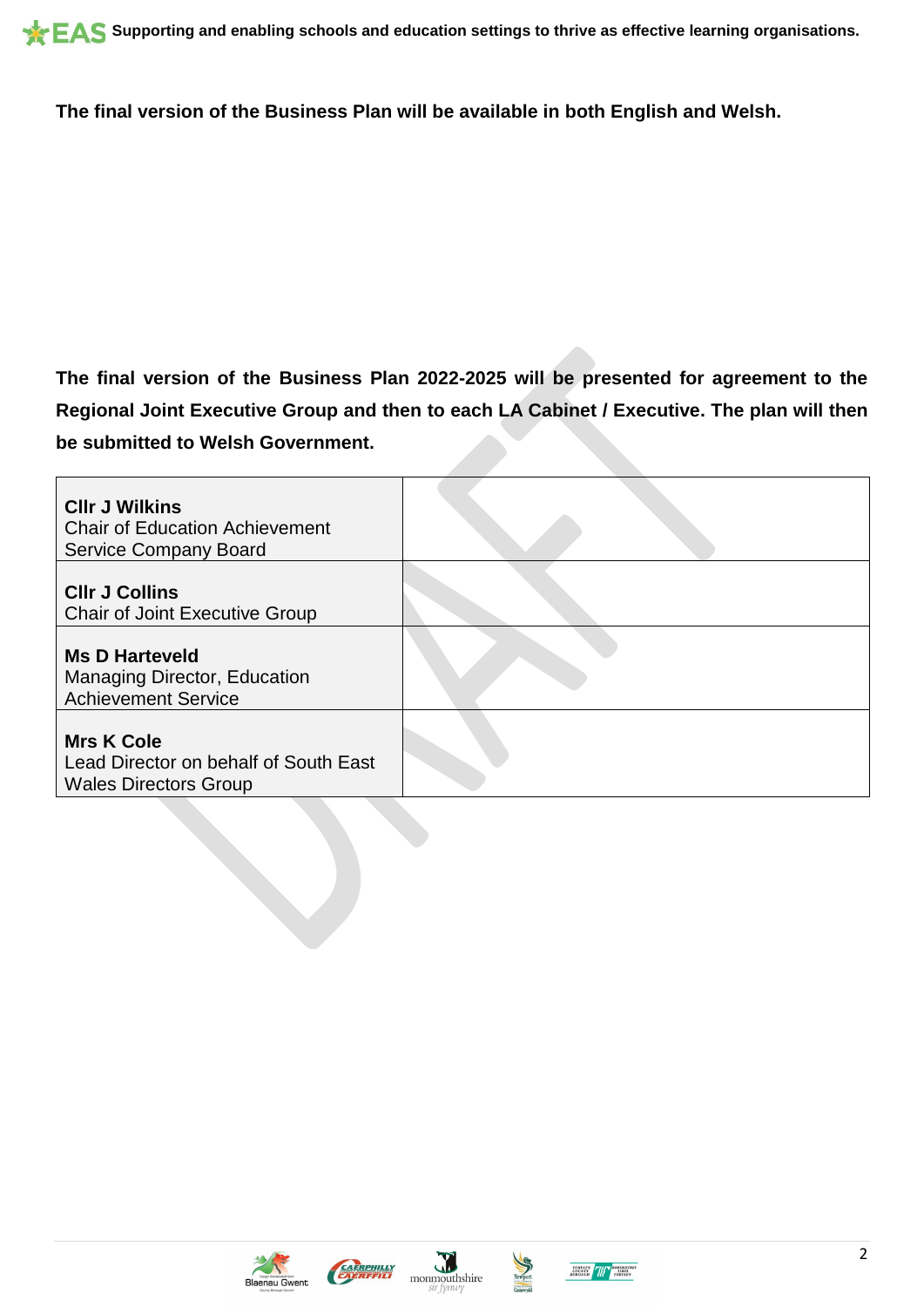# **Contents**

| <b>Section</b>          | <b>Focus</b>                                      | Page |
|-------------------------|---------------------------------------------------|------|
| 1                       | <b>Regional Context</b>                           | 4    |
| $\overline{2}$          | <b>Introduction</b>                               | 5    |
| 3                       | <b>Our Approach</b>                               | 8    |
| $\overline{\mathbf{4}}$ | <b>EAS Business Plan Activities 2022-2023</b>     | 12   |
| 5                       | Delivery arrangements and resources for 2022-2023 | 16   |
| 6                       | <b>Additional Supporting Documents</b>            | 18   |







Newport



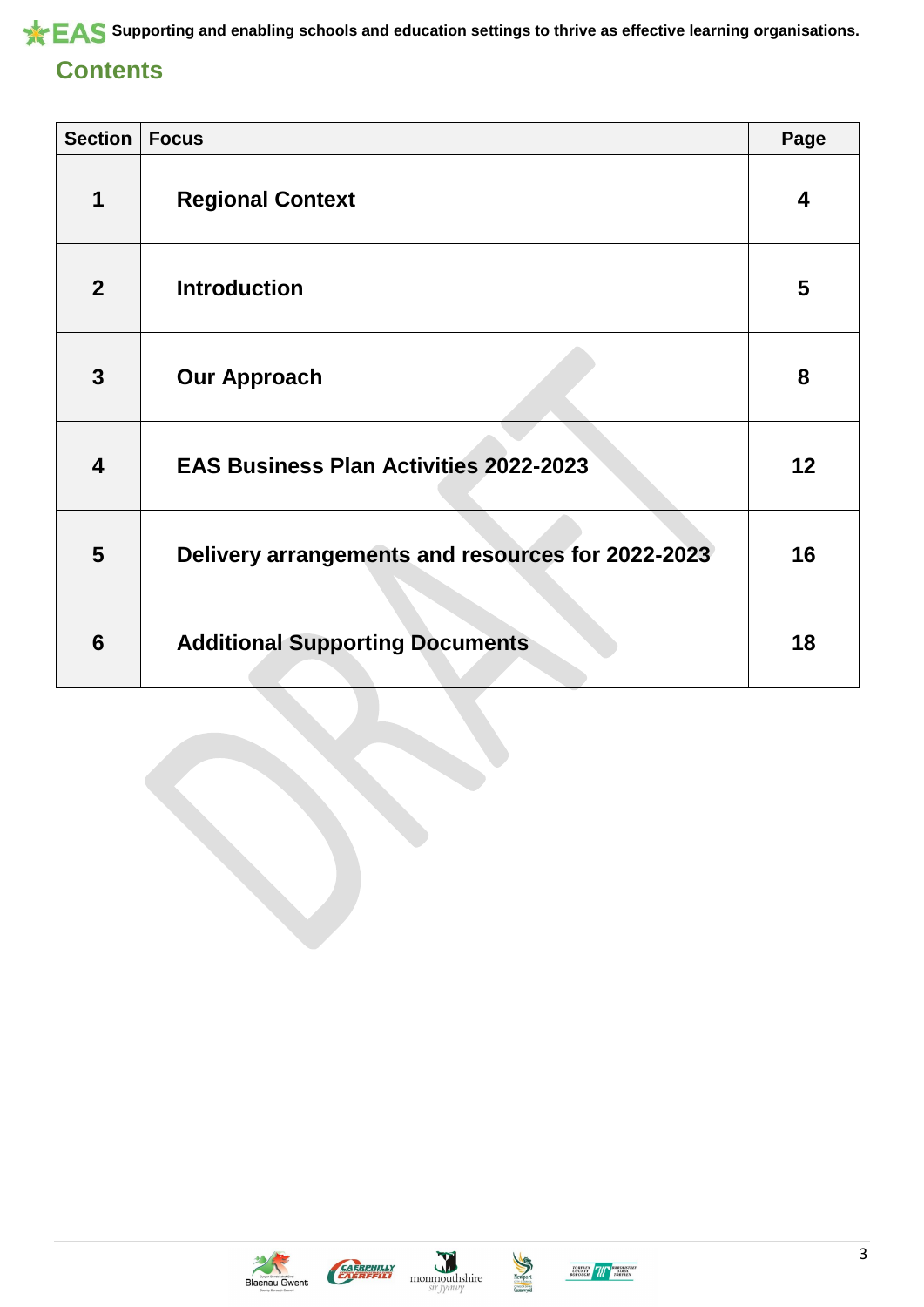# **Section 1: Regional Context**

### **Key regional facts and figures**

- The number of pupils of compulsory school age within the region in 2021 was 73,324. This represents 19.3% of all pupils in Wales.
- There are 237 maintained schools in the region (which includes 4 pupil referral units), 15.8% of all maintained schools in Wales (EAS figure correct from September 2021, Wales figure from Pupil Level Annual School Census (PLASC), 2021).
- There are 21 Welsh medium primary schools, 3 Welsh medium secondary, 17 Roman Catholic and 11 Church in Wales schools within the region
- The percentage of pupils of compulsory school age who are eligible for free school meals (FSM) is 24.8%. This level of eligibility is the second highest of the four regional consortia with Central South Consortium highest with 25.1% (PLASC, 2021).
- In the region, 10% of people aged three and over say that they can speak Welsh compared to the Wales average of 19% (2011 Census, ONS).
- The percentage of pupils aged 5 or over from an ethnic minority background is 11.8%.
- Based on local authority reported numbers (March 2021), 847 children in the region are looked after (LAC) by a local authority and attend a school in the region. An additional 54 Looked After Children are educated in schools in England. (This data is no longer collected in PLASC).

### **Overview of regional school governors (***As at 02/12/2021)*

| <b>Local Authority</b> | <b>Number of school governors</b> |
|------------------------|-----------------------------------|
| <b>Blaenau Gwent</b>   | 324                               |
| Caerphilly             | 114                               |
| Monmouthshire          | 449                               |
| Newport                | 798                               |
| Torfaen -              | 415                               |
| <b>EAS</b>             | 3100                              |

### **Overview of school numbers in the region Jan 2022**

### **Blaenau Gwent (31.4% FSM)**

- 3 Non-maintained Nursery Settings
- 19 Primary (1 Welsh medium, 3 Roman Catholic, 1 Church in Wales)
- 2 Secondary
- 2 Special
- 2 3-16







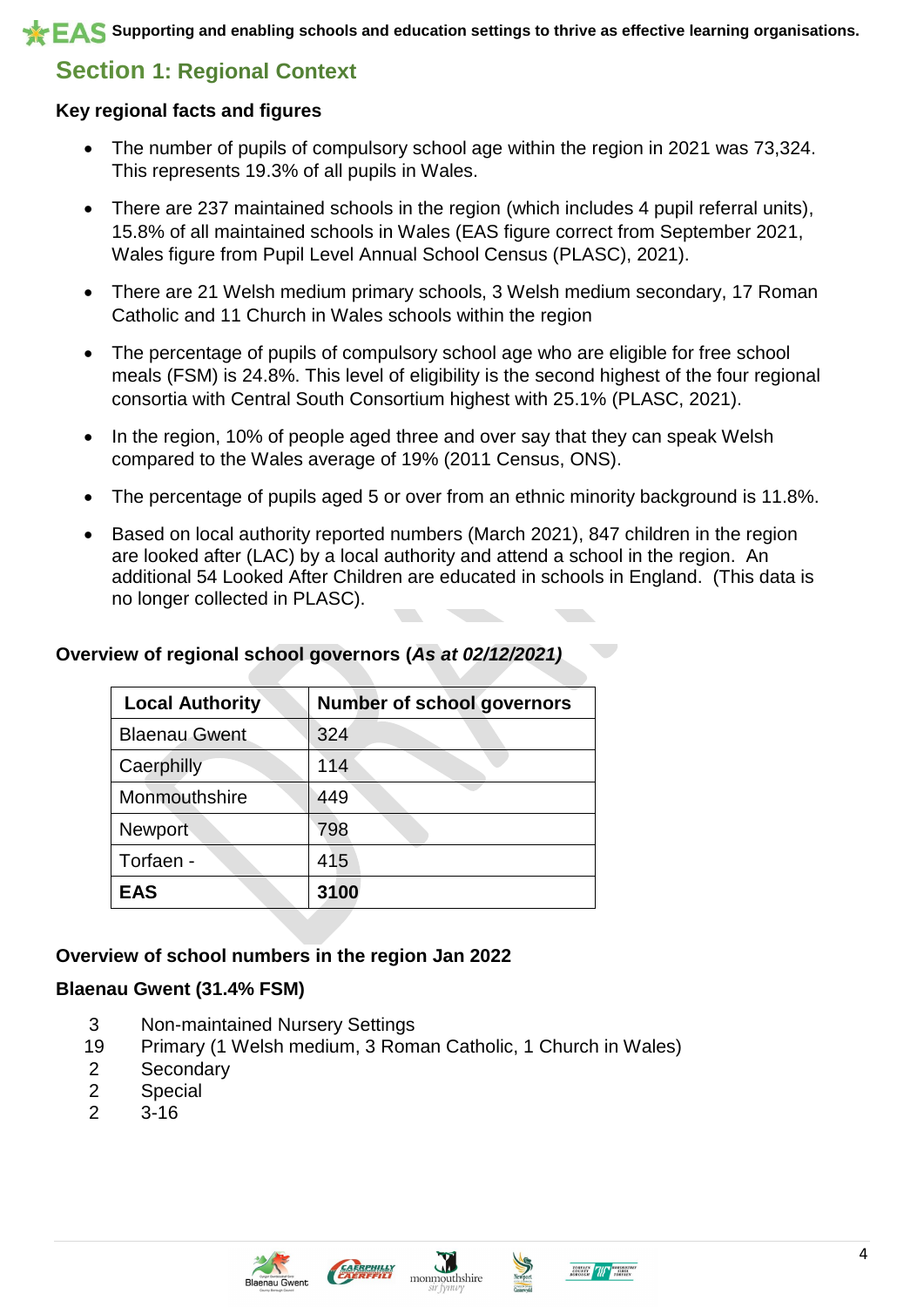### **Caerphilly (24.9% FSM)**

- Non-maintained Nursery Settings
- Primary (11 Welsh medium,1 Roman Catholic)
- Infant
- Junior
- Secondary (1 Welsh medium)
- Special
- Pupil Referral Unit
- 3-18

### **Monmouthshire (16.6% FSM)**

- Non-maintained Nursery Settings
- Primary (2 Welsh medium, 6 Church in Wales, 2 Roman Catholic)
- Secondary
- Pupil Referral Service

### **Newport (23.1% FSM)**

- Non-maintained Nursery Settings
- Nursery
- Primary (4 Welsh medium, 2 Church in Wales, 6 Roman Catholic)
- Secondary (1 Welsh medium, 1 Roman Catholic)
- Special
- Pupil Referral Unit

### **Torfaen (30.0% FSM)**

- Non-maintained Nursery Settings
- Primary (3 Welsh medium, 2 Church in Wales, 3 Roman Catholic)
- Secondary (1 Welsh medium, 1 Roman Catholic)
- Special Pupil Referral Service

### **Overview of regional school / PRU staffing**

| <b>Local Authority</b> | <b>Number of Teaching Staff</b> | <b>Number of Support Staff</b> |  |
|------------------------|---------------------------------|--------------------------------|--|
| <b>Blaenau Gwent</b>   | 502                             | 552                            |  |
| Caerphilly             | 1,580                           | 1,416                          |  |
| Monmouthshire          | 661                             | 626                            |  |
| <b>Newport</b>         | 1,508                           | 1,346                          |  |
| Torfaen                | 761                             | 739                            |  |
| <b>EAS</b>             | 5,012                           | 4,679                          |  |





J



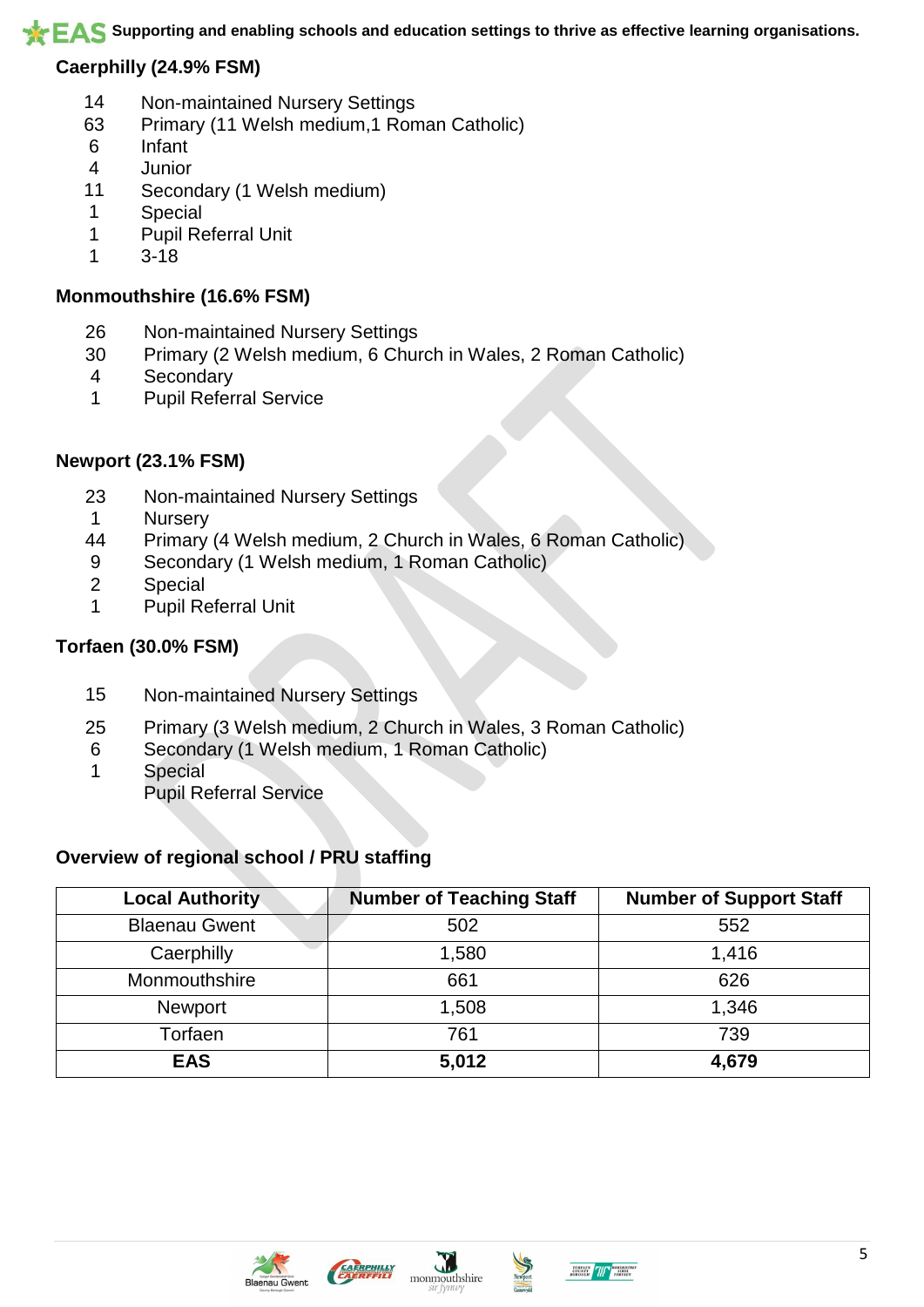**SUPPORTIAL SUPPORTING AND EVALUATE AS Supporting and enabling schools and education settings to thrive as effective learning organisations.** 

# **Section 2: Introduction**

As an organisation we have reviewed how we have written the Business Plan and communicated this to our partners. We decided it was timely to review and adapt this process and to make it more accessible to a wider audience. We have used the 'Theory of Change' approach to help us articulate the changes and impact we want to make as the regional school improvement service for South East Wales and the connections and actions needed that will allow that change and impact to be successfully achieved. This Business Plan spans a three-year period and will receive annual reviews each year.

However, this plan also considers how schools and educational settings continue to face the challenges of the pandemic. The EAS will remain sensitive and responsive to the needs of the workforce and will continue to be a highly supportive, reflective, and responsive organisation.

The EAS will build upon what has worked well during this period, particularly the aspects of our role that have been successful within the virtual environment. The support that the EAS will offer will fully align to the expectations set by local authorities, Welsh Government (WG) and links to emerging research. The pandemic has reminded us that positive change is and has been possible. Schools, settings and the EAS have seized opportunities to explore innovative ways of working and delivering meaningful learning experiences through a creative blended learning approach. These experiences should be built upon to avoid a 'snap back,' keeping the positive learning that has been developed during this time.

### **Stats and Stories from 2020-2021**

- Nearly all (98%) agreed or strongly agreed (46%) that the blended learning masterclass has directly brought about advances in knowledge, skills and/or practice. It has prompted reflection on beliefs and attitudes regarding professional practice.
- Over 90% of leaders agree that the EAS provides high quality professional learning that supports for Leadership and Teaching, access to inspirational guest speakers , digital support and access to an equitable national leadership offer.
- Nearly all schools are Adverse Childhood Experience (ACE) Aware
- Over 100 School Improvement Partners (SIP) from both within and beyond the region are current serving Headteachers who are contributing to the self-improving system and the Schools as Learning Organisations (SLO) agenda.
- Sharing of best practice events highlighting key learning and good practice during the pandemic involving international speakers.
- Strong Learning Network school to school provision has been secured for schools who require high levels of support. This support is holistic and addresses leadership and improving the quality of teaching.
- The development of a growing bank of case studies evidencing examples of school improvement and turnaround leadership.
- Enhanced schools' ability to network and share practice. Curriculum for Wales (CfW) Teaching and Learning Development Group has over 380 members and the Progression and Assessment Development Group has 340 members.





EAFREWLY

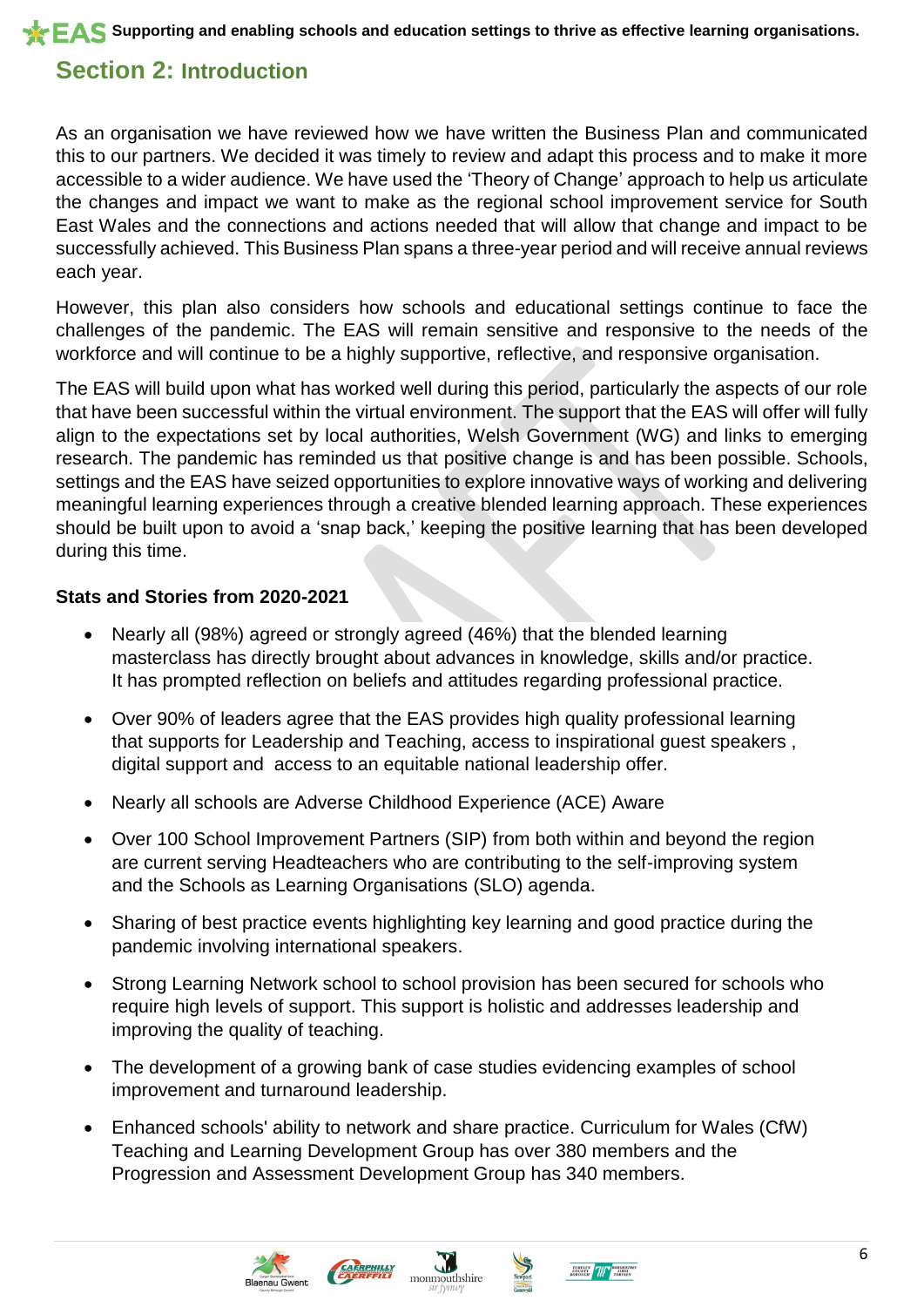- 150 schools have accessed the CfW professional learning (PL) programme to support senior leaders and headteachers.
- Over the last 3 years 59 people in the EAS region have successfully met National Professional Qualification for Headship (NPQH). The average pass rate over the last three years is 76%.
- 2020/ 2021 58 Higher Level Teaching Assistant (HLTA) achieved the status, a 98% pass rate, building capacity in schools
- Governing Body meetings moved online from the end of March 2020. In the subsequent 18 months over 1800 meetings were clerked, an average of 31 each week in term time.
- We have able to connect with more governors than ever across the region, offering a virtual Professional Learning (training) programme from Summer 2020. Since then, we have delivered over 130 virtual events for governors, with over 2000 individual attendances.
- Since Autumn 2019 across the EAS over 500 participants have accessed the Middle Leadership Development Programme. Nearly 900 evaluative comments have been received about the PL experience.

We will continue to research, refine, respond and reflect to school needs. Our established networks will continue to be the mechanism of communicating with schools and settings. The Supporting our Schools website will continue to be the 'go to place' for all resoures and guidance materials.

The EAS understands the need to over communicate with clarity to provide reassurance regarding advice, guidance, support and expectations. As a result, the EAS will work with local authorities to minimise any unnecessary bureaucracy for schools and settings to ensure they are able to focus on their important priorities and their support for learners.

The timing, delivery and focus of the support will be carefully considered in respect of the challenges that are likely to continue.









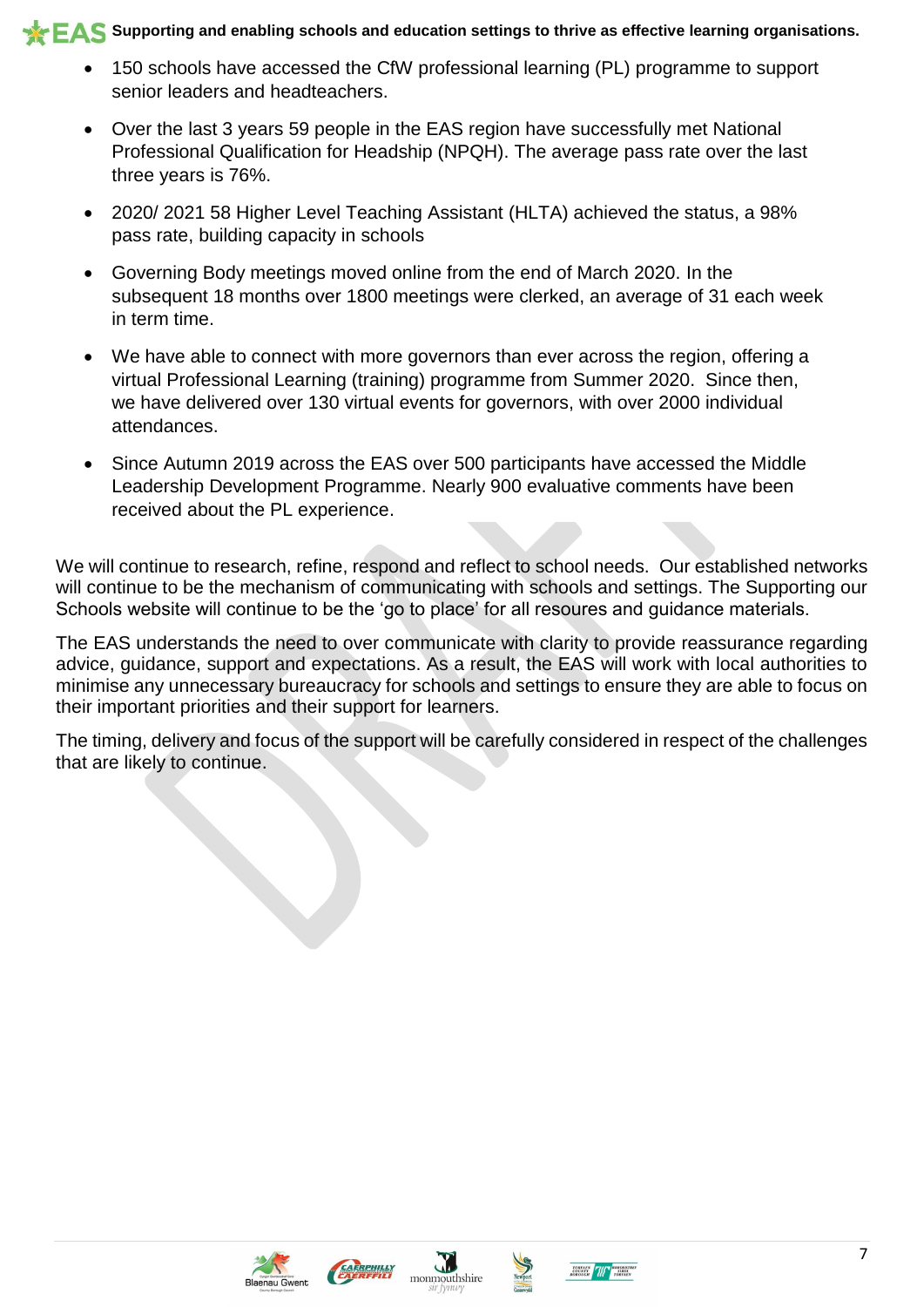# **Section 3: Our Approach**

### **The Theory of Change approach**

This approach begins with asking why we are doing what we do in the EAS (our vision) and reinforces the need for the development of a collective regional vision, so that we are all clear about what we are trying to achieve and each other's respective roles in this. The EAS will work collaboratively with local authority partners, wider partners and schools and educational settings to implement the Business Plan.

### **Why? What are we aiming to achieve?**

### **South East Wales Vision 2025**

**SE Wales Vision All young people are confident, ambitious, resilient and have a love of lifelong learning and realise their full potential.** *The SE Wales Vision is currently under development*

In working towards the SE Wales Vision, a strong commitment of partnership working is critical. It is important to recognise that each local authority, school and educational setting will have their own strategic priorities that support the realisation of the regional vision. These will be documented in LA Strategic Plans and School Development Plans.

### **EAS Vision 2025**



In working towards the EAS Vision, it is critical that the EAS Business Plan reflects regional and local needs.

Wales has an ambition that all schools develop as learning organisations, in keeping with OECD principles. Schools that are learning organisations have the capacity to adapt more quickly and explore new approaches, with a means to improving learning and outcomes for all their learners.

### **What? What will the EAS do to achieve our vision?**

All schools will be able to access a universal offer of professional learning support in each of the following areas: School Improvement, Leadership and Teaching, Curriculum for Wales, Health Wellbeing and Equity and School Governors which are intrinsically linked. As well as a holistic professional learning offer, this will include a set number of days to work with their School Improvement Partner (SIP) and a professional dialogue with the EAS and LA to agree and or amend improvement priorities and support requirements as part of an annual professional discussion.

In addition to the universal offer, schools will be able to access specific and targeted support as determined through ongoing professional discussion with their SIP and in line with their school improvement priorities. This professional learning support may be related to a task and finish activity, an option for further work with their SIP or an option for peer working.





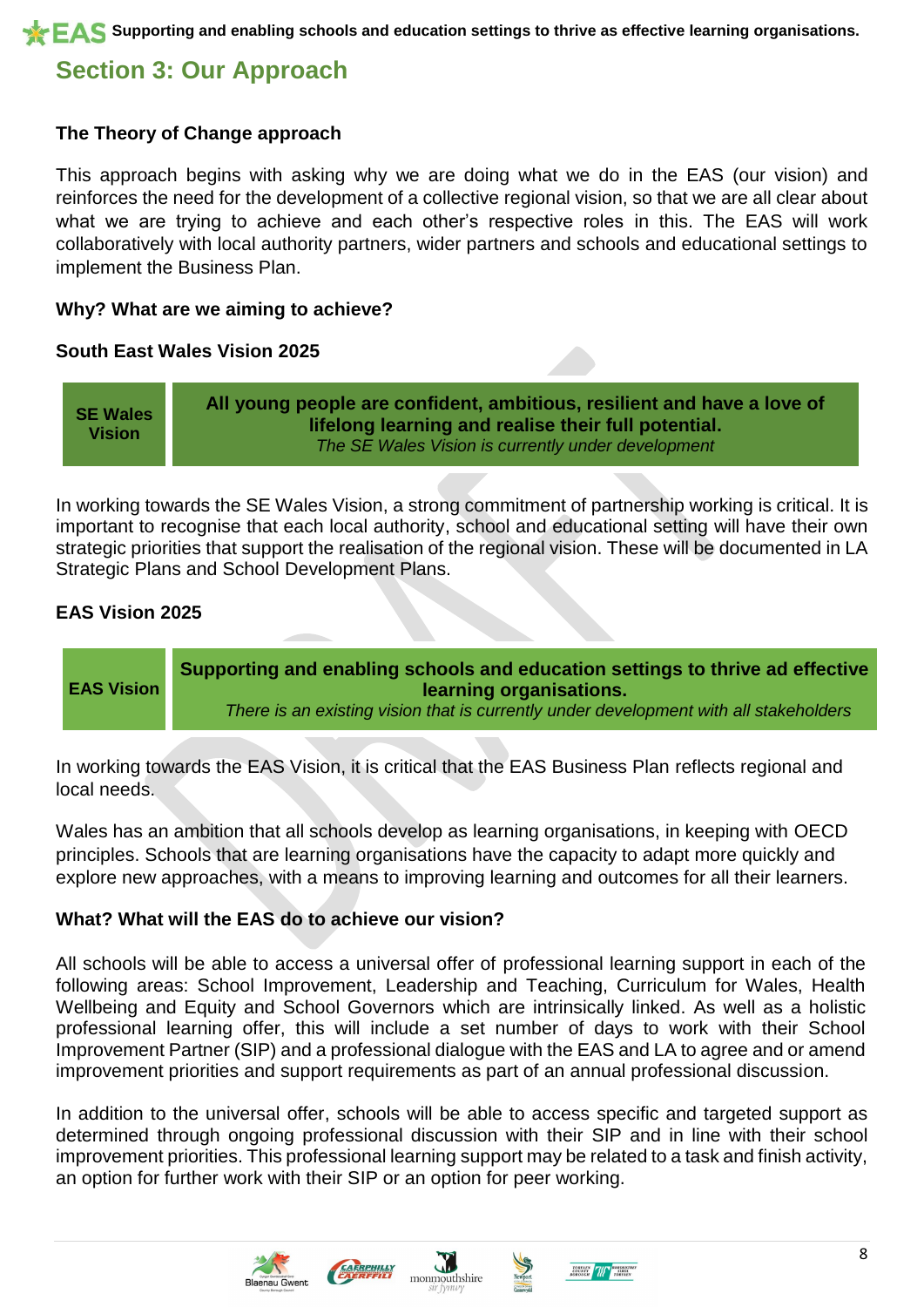### **SUPPORTIAL SUPPORTING AND EVALUATE AS Supporting and enabling schools and education settings to thrive as effective learning organisations.**

Bespoke support will also be available for schools who require more intensive support. This could include more support from the SIP or the use of a Learning Network School to School Partnership.

### **Activities:**

**School Improvement:** Bespoke support to schools and education settings which is aligned to their needs. Create and facilitate collaborative networks of professional practice.

> **Leadership and Teaching** Professional learning and support for the development of leadership and teaching across the entire workforce.

**Curriculum for Wales**

Professional learning and support for curriculum for Wales.

### **Health, Wellbeing and Equity**

Professional learning and support to improve health and wellbeing, with a practical focus on vulnerable and disadvantaged groups.

**Governors:** Provide a broad range of professional learning support.

These activities will be explained in more detail later in the document.

### **What are the foundations that enable activities to take place?**

The EAS needs to have the following elements in place to enable the activities above. These are the foundations of the organisation:

- We are passionately committed to Wales, helping our staff, schools and education settings succeed.
- Agile, timely and responsive.
- Sensitive, flexible, and empathetic to system needs.
- The way we work is informed, drawing on research from a global perspective.
- Welcome challenge and review.
- Effective systems and processes for self-evaluation, risk, and financial management.
- The operation of a clear and effective governance model.
- Positive relationships with a range of partners and stakeholders.
- Adherence to all legislative requirements.
- Communicate clearly.
- Support the wellbeing and professional learning of staff.
- Work is well-planned and managed to deliver the best for schools and education settings.
- Draw upon expertise to improve our delivery.





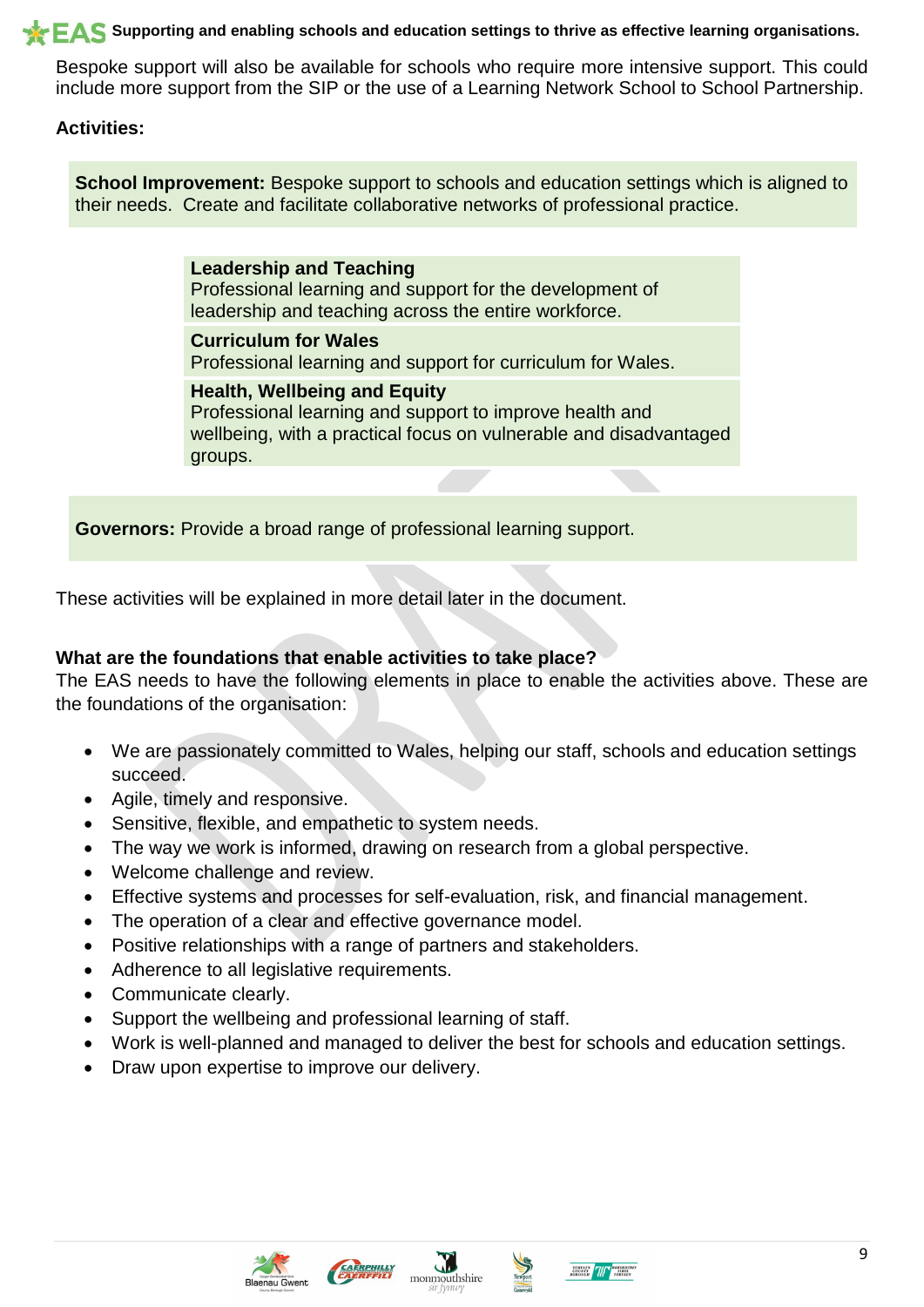**SUPPORTIAL SUPPORTING AND EVALUATE AS Supporting and enabling schools and education settings to thrive as effective learning organisations.** 

### **What will be the impact?**

If schools and educational settings have the capacity to secure improvement and engage with the support available from the EAS this is the expected impact:

### **Impact:**

The EAS provides support to enable leaders, governors and education practitioners to develop the knowledge, skills and behaviours to positively impact practice, providing improved learner outcomes.

| Professional learning is of high<br>quality and appropriate to<br>(individual) needs. | Support is aligned to needs,<br>enabling schools and education<br>settings to make progress. | The broad range of collaborative<br>networks and activity support the<br>development of a self-improving<br>system. |
|---------------------------------------------------------------------------------------|----------------------------------------------------------------------------------------------|---------------------------------------------------------------------------------------------------------------------|
|---------------------------------------------------------------------------------------|----------------------------------------------------------------------------------------------|---------------------------------------------------------------------------------------------------------------------|

### **How will we capture our work and share information with our partners?**

There are many ways of capturing and sharing what the EAS does which are exemplified in this model as outputs.

### **Outputs:**

| Governance reports<br>Policies and processes<br>External research and review<br>PL resources and guidance | <b>EAS Website</b><br>Case studies<br>Supporting Our Schools Site | Impact capture reports<br><b>Meeting minutes</b><br>Partnership documentation |
|-----------------------------------------------------------------------------------------------------------|-------------------------------------------------------------------|-------------------------------------------------------------------------------|
|-----------------------------------------------------------------------------------------------------------|-------------------------------------------------------------------|-------------------------------------------------------------------------------|

### **Assumptions**

In writing this plan we have made the following assumptions. If these are not in place, then they become a risk to the successful delivery of this plan.

- Operate with integrity, honesty and objectivity.
- Partners understand our role in the education system.
- Professional learning has a positive impact on practice and behaviour.
- We are one part of the much wider system.
- Schools / education settings positively engage with us.
- Schools / education settings use funding effectively.
- We have the capacity and resources to undertake our activity effectively.
- When the conditions in a school / education setting can secure improvement, readiness for support results in positive change.
- Our partners provide us with timely and appropriate information.
- We work with schools / education settings to ensure priorities for improvement are based on robust, accurate self-evaluation.







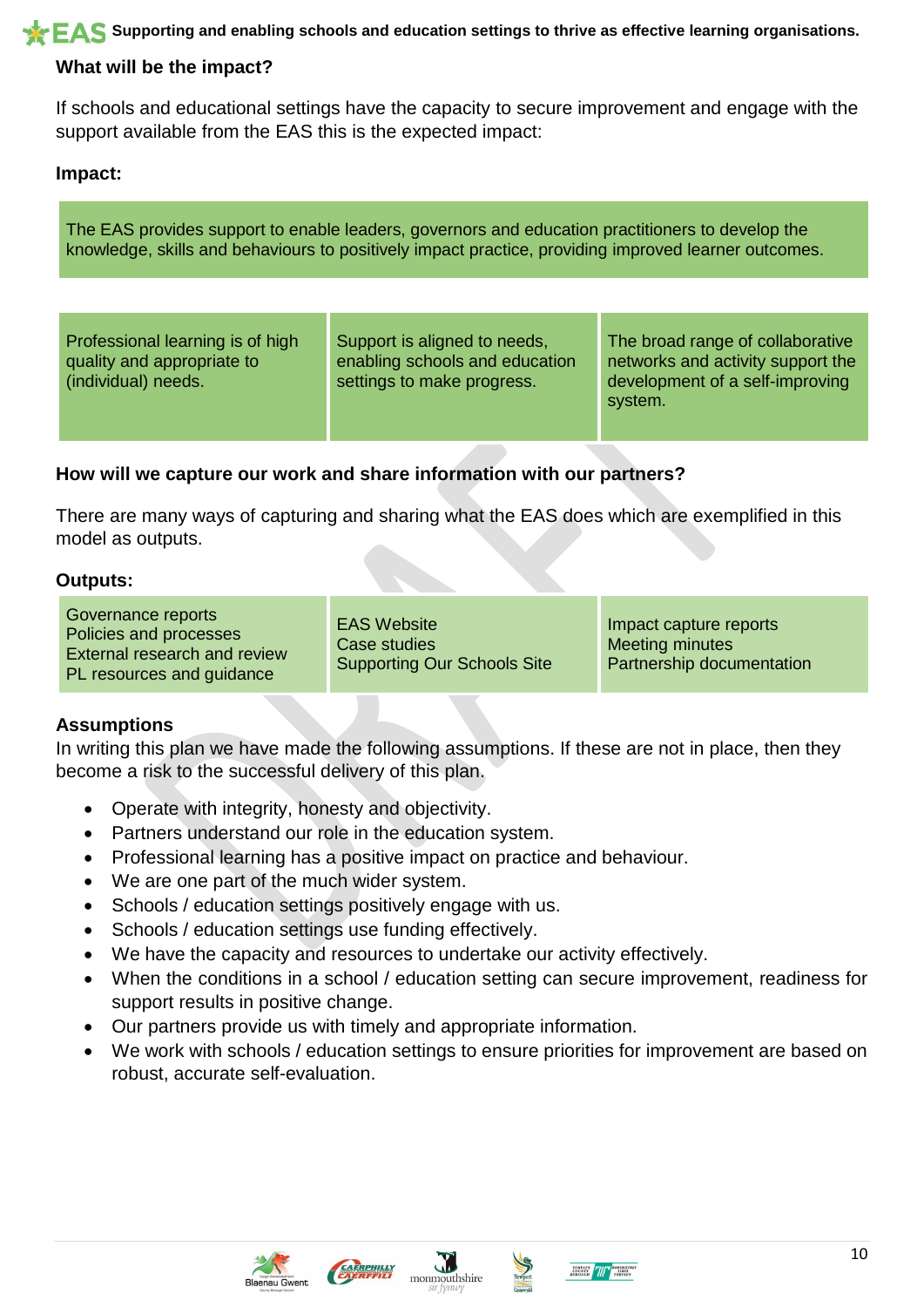| <b>SE Wales</b>             | All young people are confident, ambitious, resilient and have a love of lifelong                                                                                                                            |                                                                                                         |                                                                                                                                                                                                                                                                                                                                                                                                                                                  | <b>Business Plan 2022-2025</b><br><b>Assumptions</b>                                                                                                                                                                                                                                                                                                                                       |  |  |
|-----------------------------|-------------------------------------------------------------------------------------------------------------------------------------------------------------------------------------------------------------|---------------------------------------------------------------------------------------------------------|--------------------------------------------------------------------------------------------------------------------------------------------------------------------------------------------------------------------------------------------------------------------------------------------------------------------------------------------------------------------------------------------------------------------------------------------------|--------------------------------------------------------------------------------------------------------------------------------------------------------------------------------------------------------------------------------------------------------------------------------------------------------------------------------------------------------------------------------------------|--|--|
| <b>Vision</b>               | learning and realise their full potential.<br>The SE Wales Vision is currently under development                                                                                                            |                                                                                                         | - We are able to operate with integrity, honesty and objectivity.<br>- Partners understand our role in the education system.<br>- Professional learning has a positive impact on practice and<br>behaviour.<br>- We are one part of a much wider system.<br>- Schools/education settings positively engage with us.<br>- Schools / education settings use funding effectively.<br>- We have the capacity and resources to undertake our activity |                                                                                                                                                                                                                                                                                                                                                                                            |  |  |
| <b>EAS</b><br><b>Vision</b> | Supporting and enabling schools and education settings to thrive ad effective<br>learning organisations.<br>There is an existing vision that is currently under development with all stakeholders           |                                                                                                         |                                                                                                                                                                                                                                                                                                                                                                                                                                                  |                                                                                                                                                                                                                                                                                                                                                                                            |  |  |
| <b>Impact</b>               | The EAS provides support to enable leaders, governors and education practitioners to<br>develop the knowledge, skills and behaviours to positively impact practice, providing<br>improved learner outcomes. |                                                                                                         | effectively.<br>- When the conditions in schools/education settings can<br>secure improvement, readiness for support results in positive<br>change.                                                                                                                                                                                                                                                                                              |                                                                                                                                                                                                                                                                                                                                                                                            |  |  |
|                             | Professional learning is of<br>high quality and<br>appropriate to (individual)<br>needs.                                                                                                                    | Support is aligned to<br>needs, enabling schools<br>and education settings to<br>make progress.         | The broad range of<br>collaborative networks and<br>activity support the<br>development of a self-<br>improving system.                                                                                                                                                                                                                                                                                                                          | - Our partners provide us with timely and appropriate<br>information.<br>- We work with schools / education settings to ensure priorities<br>for improvement are based on robust, accurate self-<br>evaluation.                                                                                                                                                                            |  |  |
|                             | Governance reports                                                                                                                                                                                          | <b>EAS Website</b>                                                                                      |                                                                                                                                                                                                                                                                                                                                                                                                                                                  | <b>Foundations</b>                                                                                                                                                                                                                                                                                                                                                                         |  |  |
| <b>Outputs</b>              | Policies and processes<br><b>External research and</b><br>review<br>PL resources and guidance                                                                                                               | <b>Case studies</b><br><b>Supporting Our Schools</b><br><b>Site</b>                                     | Impact capture reports<br><b>Meeting minutes</b><br>Partnership documentation                                                                                                                                                                                                                                                                                                                                                                    | - We are passionately committed to Wales - helping our staff,<br>schools and education settings succeed.<br>- We are an agile, timely and responsive organisation.<br>- We are sensitive, flexible, and empathetic to system needs.                                                                                                                                                        |  |  |
| <b>Activities</b>           | School Improvement: Bespoke support to schools and education settings which is<br>aligned to their needs. Create and facilitate collaborative networks of professional<br>practice.                         |                                                                                                         |                                                                                                                                                                                                                                                                                                                                                                                                                                                  | - The way we work is informed, drawing on research from a<br>global perspective.<br>- We welcome challenge and review and draw on expertise to<br>improve our delivery.                                                                                                                                                                                                                    |  |  |
|                             | <b>Leadership and Teaching</b><br>Professional learning and<br>support for the development<br>of leadership and teaching<br>across the entire workforce.                                                    | <b>Curriculum for Wales</b><br><b>Professional learning</b><br>and support for<br>curriculum for Wales. | <b>Health, Wellbeing and Equity</b><br>Professional learning and<br>support to improve health and<br>wellbeing, with a practical<br>focus on vulnerable and<br>disadvantaged groups.                                                                                                                                                                                                                                                             | - We have effective systems and processes for self-<br>evaluation, risk and financial management.<br>- We operate a clear and effective governance model.<br>- We have positive relationships with a range of partners and<br>stakeholders.<br>- We adhere to all legislative requirements.<br>- We communicate clearly.<br>- We support the wellbeing and professional learning of staff. |  |  |
|                             | Governors: Provide a broad range of professional learning support.                                                                                                                                          |                                                                                                         |                                                                                                                                                                                                                                                                                                                                                                                                                                                  | - Our work is well planned and managed to deliver the best for<br>our schools and education settings.                                                                                                                                                                                                                                                                                      |  |  |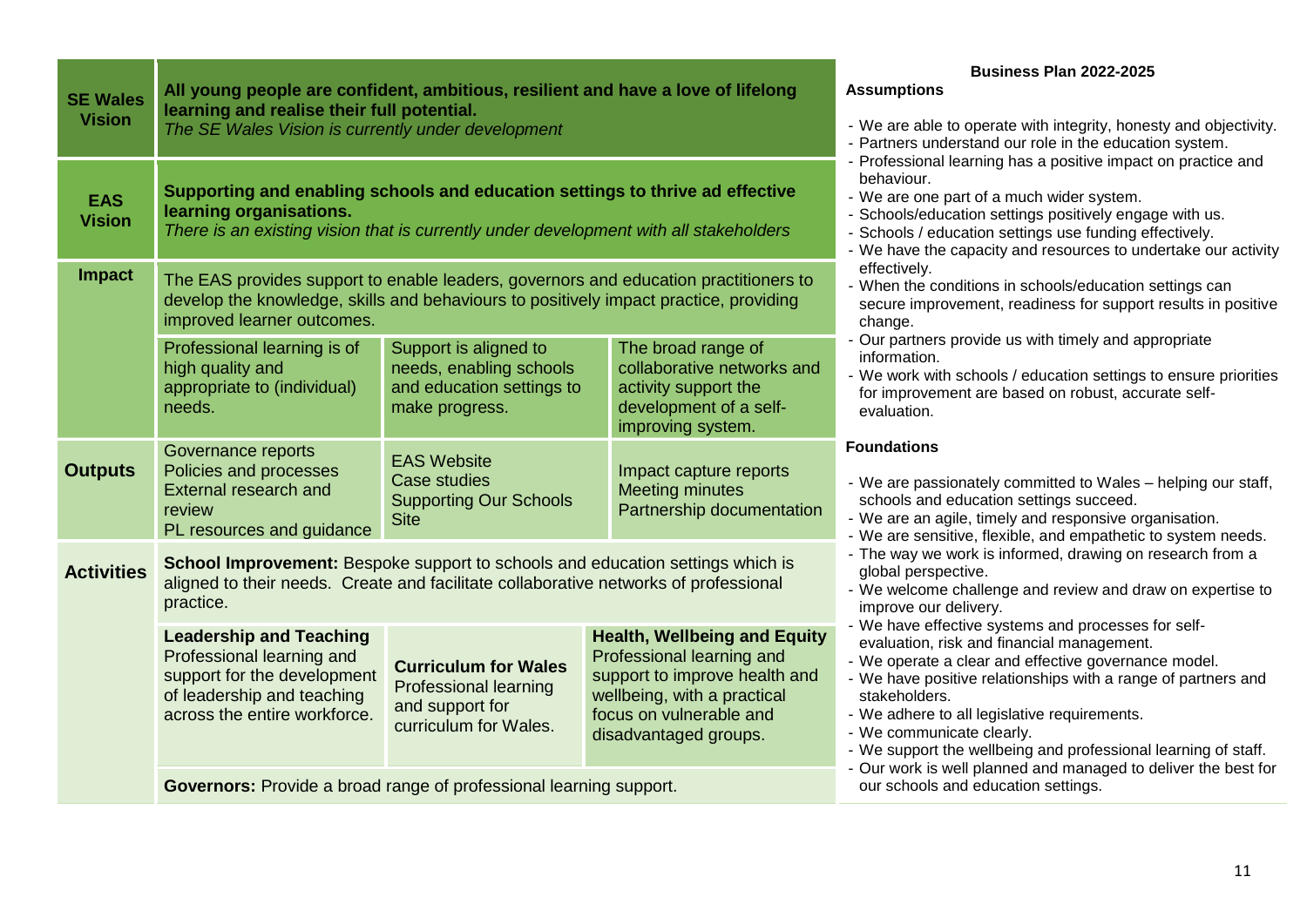# **Section 4: EAS Business Plan Activities 2022-2023**

The support across all areas is interrelated and should not be viewed in isolation.

**School Improvement:** Bespoke support to schools and educational settings aligned to need. Create and facilitate collaborative networks of professional practice.

### **Universal Provision**

- Facilitate professional discussions to identify support aligned to improvement priorities and resource allocation, highlighting good practice to share more widely.
- Undertake supported self-evaluation activities alongside leaders, focusing on the progress of learners including vulnerable groups.
- Provide professional learning for improvement and self-evaluation processes, including supporting the roll out of the National Resource for Evaluation and Improvement.
- Provide opportunities for peer working.
- Work with local authorities to complement existing education HR services and continue to develop a consistent approach to school improvement related HR matters across the region.
- Provide recruitment support for the appointment of Headteachers.
- Provide support as a panel member for Headteacher Performance Management.

### **Targeted Provision**

- Provide additional support to undertake self-evaluation activities alongside leaders.
- Facilitate professional learning or support for specific areas identified by the school or educational setting.
- Facilitate opportunities for peer-to-peer networks.
- Support recruitment at key senior leadership positions.
- Support targeted professional learning for Governing Bodies.
- School Improvement Partners provide enhanced support for new and acting Headteachers. **Bespoke Provision**

- Allocate additional EAS support for schools and educational settings requiring higher levels of support.
- Broker EAS school to school intensive support to undertake professional learning and supported self-evaluation activities alongside leaders.
- Working in close partnership with LAs and other partners to monitor the progress schools and or educational settings are making against their identified priorities. Review the impact of support and amend as needed via the Team Around the School and Multi-Agency processes.

**Leadership and Teaching:** Professional learning and support for the development of leadership and teaching across the entire workforce.

### **Universal Provision**

- Enable the entire workforce to access professional learning that supports the development of secure high quality teaching and learning and the realisation of the curriculum for Wales.
- Provide support for the leadership of teaching in the development of a whole school teaching and learning strategy, underpinned by the National Professional Teaching and Leading Assisting Teaching Standards.
- Provide practical examples of teaching and learning approaches used successfully in a variety of settings and schools.
- Provide a National Professional Learning offer for statutory induction, including support for Newly Qualified Teachers, School based Induction Mentors, External Verifiers.
- Provide a progressive pathway of professional learning to support the role of Teaching Assistants and Higher Level Teaching Assistants.
- Support leaders to develop their schools as effective learning organisations.
- Continue to offer a national professional leadership development programme, including coaching and mentoring for leaders at all levels.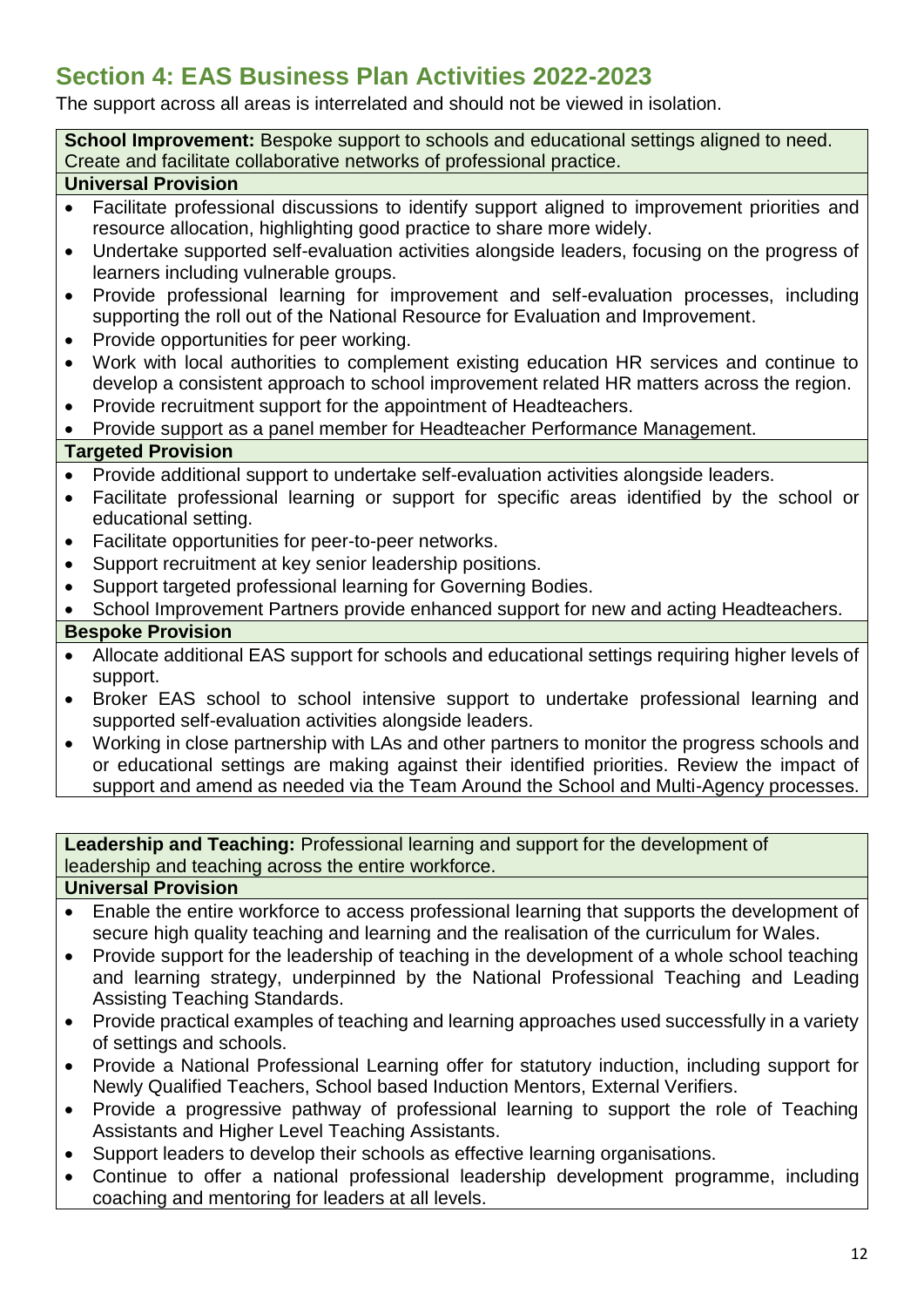- Identify and develop a sustainable supply of diverse, high-quality, agile leaders to innovate and lead effective 21st century schools.
- Continue to work in partnership with Initial Teacher Education partners in securing high quality teacher education.

### **Targeted Provision**

- Targeted support for the development of whole school teaching and leadership. This may include specific targeted support over a limited time period to include a particular aspect of leadership and/or teaching e.g. targeted support to support assessment across a whole school, support for a group of leaders, Schools as Learning Organisations development.
- Provide a comprehensive package of national and regional professional learning for School Improvement Partners to support them in their system leadership role.

### **Bespoke Provision**

• Intensive and bespoke support exploring all aspects/ relevant needs of teaching and leadership and how the entire workforce supports the improvement journey.

### **Curriculum for Wales:** Professional learning and support for Curriculum for Wales.

### **Universal Provision**

- Provide access to access to national professional learning programmes to realise the Curriculum for Wales.
- Provide access for the entire workforce to collaborative networks of support for Curriculum for Wales and Areas of Learning and Experience (and subject disciplines).
- Provide access to strategic support and professional learning for the development of approaches to bilingualism and the Welsh language.
- Provide access to professional learning to support the development of subject knowledge across the curriculum.
- Provide access to professional learning and guidance to support curriculum design (including progression and assessment), working with a range of international experts.
- Provide access to professional learning for skills development across the curriculum as a feature of high-quality curriculum design.

### **Targeted Provision**

 The School Improvement Partner will work alongside the school or education setting to broker targeted support to meet identified professional learning requirements.

### **Bespoke Provision**

- Allocate additional EAS support for schools and educational settings requiring higher levels of support.
- Broker EAS school to school intensive support to undertake professional learning in Areas of Learning and Experiences (AoLEs) / subject disciplines
- Delivery of specific professional learning activity at a school or cluster level.

**Health Wellbeing and Equity:** Professional learning and support for health, wellbeing, vulnerable and disadvantaged groups.

### **Universal Provision**

- Support to build the capacity within schools and educational setting to create an effective whole school approach to emotional and mental wellbeing.
- Provide strategic support for the development of approaches to the Health and Wellbeing Area of Learning.
- Support to develop strategic approaches to developing UNCRC and Human Rights.
- Support the development of a tiered approach to the provision and teaching for disadvantaged and vulnerable learners.
- Support the development of provision for learners whose circumstances have changed during the pandemic.





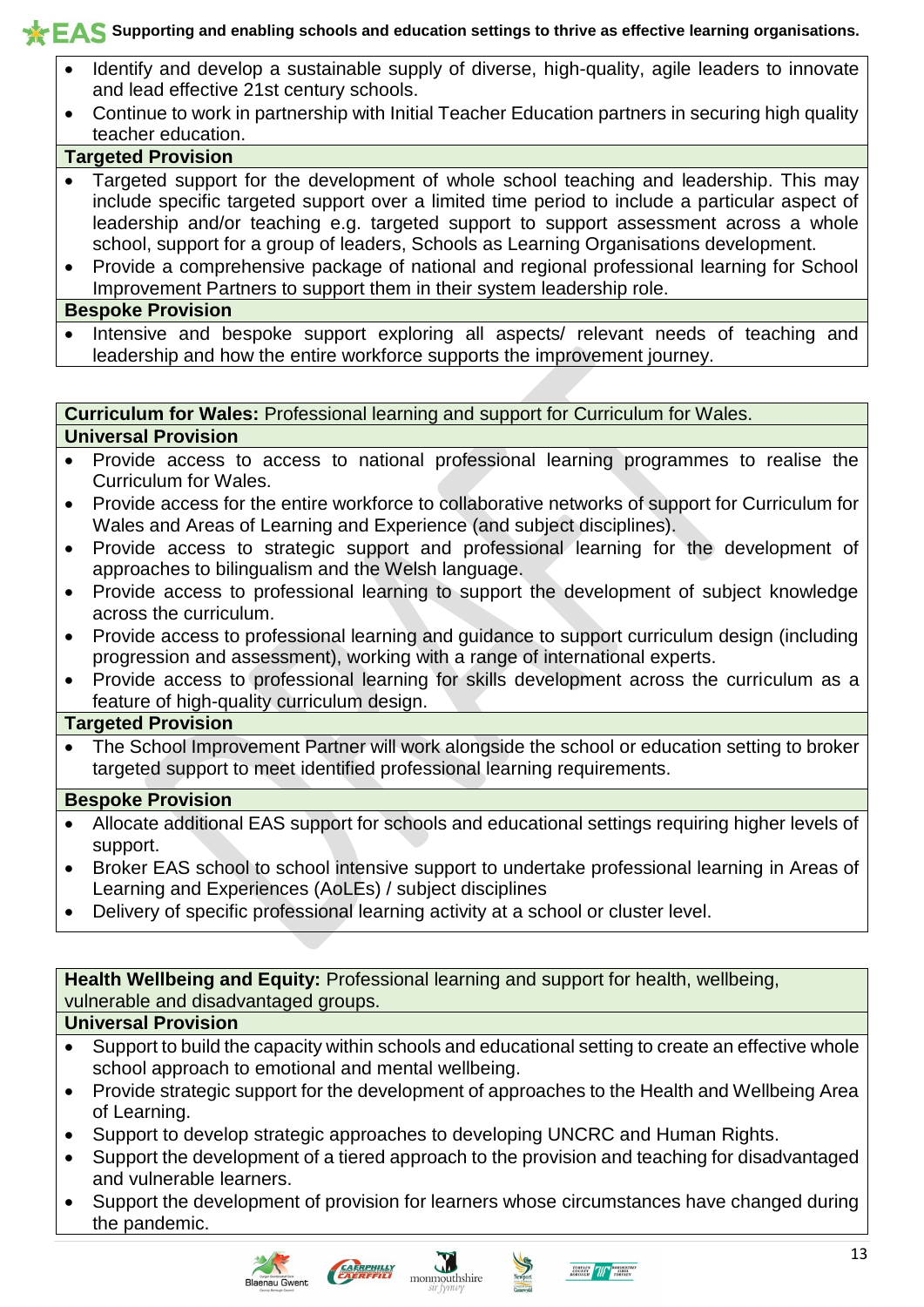- Support for the development of language, social, emotional, physical and cognitive development in early years for those adversely affected by Covid.
- Offer a tiered approach to the professional learning programme: Raising the Achievement of Disadvantaged Youngsters (RADY).
- Support for the development of strategic approaches to embedding Diversity.
- Work in partnership with local authorities with Inclusions Leads and Looked After Children Education (LACEs) to analyse and use attendance and exclusions data for vulnerable and disadvantaged learners.
- Provide guidance and support for the effective use of the Pupil Development Grant (PDG).
- Deliver the National Programme on Teaching and Learning (Mike Gershon).
- Provide support and guidance for schools to become Family and Community Friendly.

### **Targeted Provision**

- Deliver the Vulnerable Learner Lead Programme.
- Deliver the Wellbeing Lead Professional Learning Programme.
- Provide 'WELL' Toolkit to support schools to review their tiered approach to Wellbeing.
- Continue leadership support for key roles, to include: More Able and Talented (MAT) Lead, Family and Community Engagement (FaCE), Seren Leads.

### **Bespoke Provision**

- Seren Network (secondary only).
- Allocate additional EAS support for schools and educational settings requiring higher levels of support.
- Provide Wellbeing Coaching on a need's basis.

### **School Governors:** A broad range of professional learning and support for school governors. **Universal Provision**

- Provide a professional learning programme for Governors, including Welsh Government mandated training, the core role of the governor and support for understanding the role of of the governing body and their contribution to school development priorities.
- Provide all governing bodies and individual governors with advice, support and guidance in relation to their roles and responsibilities.
- Provide networking opportunities for groups of governors, to discuss best practice, identify common issues and explore solutions.
- Offer all governing bodies a clerking service through the optional adoption of a Service Level Agreement.
- Continue to provide a range of specialist HR professional learning for governors.

### **Targeted Provision**

- Deliver optional programmes to further develop governors' skills and knowledge, enabling them to deepen their understanding of their role, to effectively support and challenge their schools.
- Provide these programmes as part of a targeted Governor Pathway, aimed at specific groups of governors.
- Provide targeted networking opportunities for specific groups of governors, to address specific issues.

### **Bespoke Provision**

- Provide additional specific professional learning for individual governing bodies, clusters of governing bodies or individual governors.
- Broker support for newly appointed Chairs of Governors, who would benefit from the support of an experienced mentor.
- Provide opportunities for more experienced chairs of governors to further develop their skills and knowledge of governance.



CARRETTLE



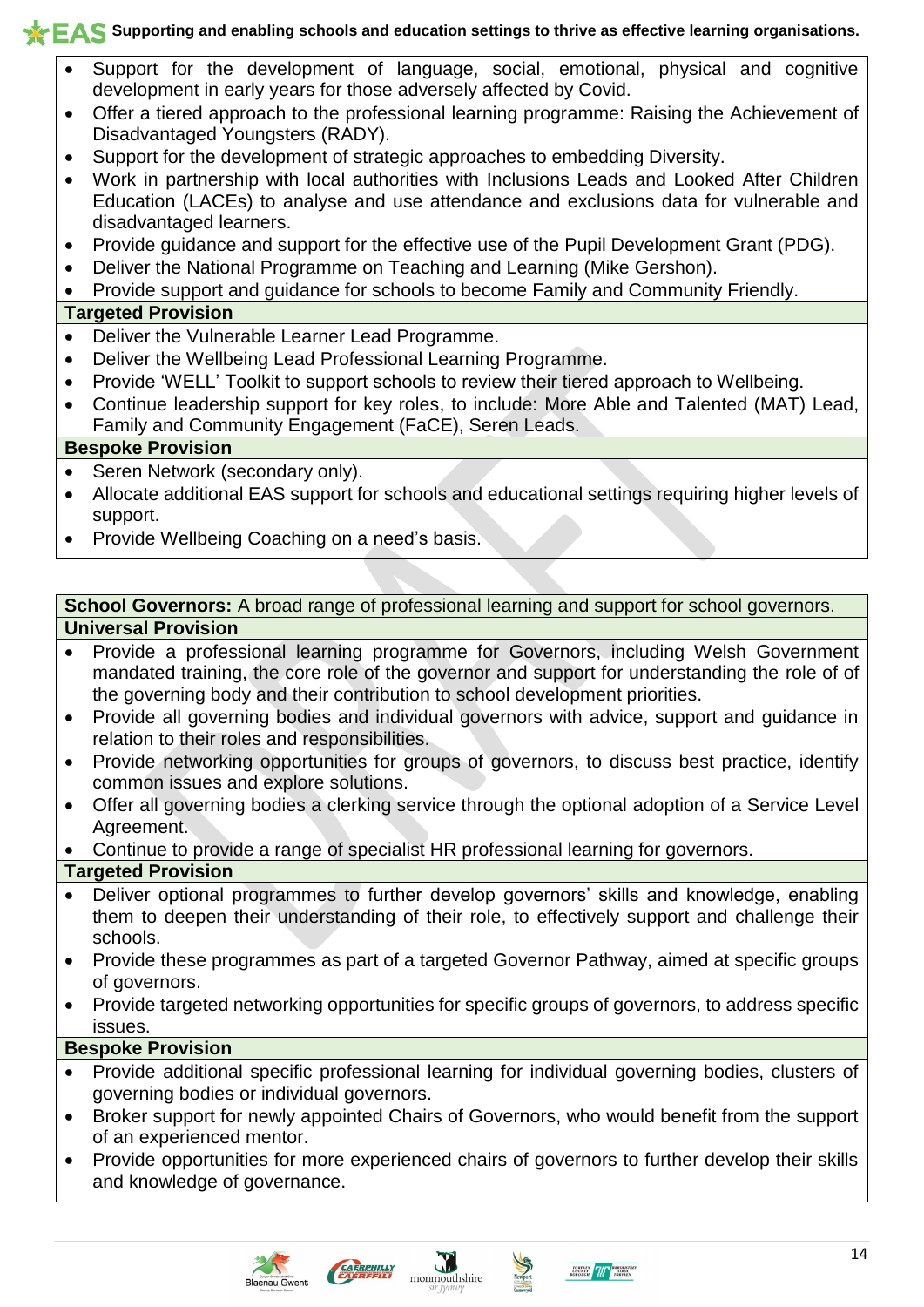### **EAS Foundations:**

### **Business delivery**

- A clear EAS vision is articulated to schools and partners.
- Review and refine the hybrid working model and develop a balanced approach to Professional Learning delivery that incorporates the benefits of the virtual environment alongside face-to-face delivery where appropriate.
- Embed the EAS evaluation model, continuing to welcome external challenge and support, including engagement with research partners to evaluate current programmes and inform future developments.
- Use the Investors in People (IIP) development programme to support service improvements.
- Continue to develop and refine the broad range of ICT systems that support the business model and review the systems that enable the delivery of support for governors.
- Develop an effective communications strategy that meaningfully engage with all key stakeholders
- Continue to engage with other consortia and middle-tier organisations, such as Estyn, to realise efficiencies in programme development and delivery.
- Support and advise local authorities, as appropriate, in the delivery of their statutory functions for the regional Standing Advisory Councils for Religious Education (SACREs) and the development of individual Welsh in Education Strategic Plans (WESP).

### **Staff Development**

- To maintain high levels of staff morale and wellbeing in the context of reduced funding and workforce planning.
- Implement new performance management processes to reflect individual and service needs.
- Continue to develop collaborative ways in which the EAS team contribute to decision-making processes and are recognised more systematically for their successes.
- Provide all staff with the professional learning opportunities that enable them to undertake their role and develop professionally and personally ensuring all mandatory professional learning is undertaken.
- Recruit, develop and retain a skilled, professional, well informed, and motivated workforce that represents the values and vision of the EAS.

### **Funding and Resources**

- Work with key partners to secure a more sustainable deliverable funding model, aligned with workforce planning.
- Secure an updated Collaboration and Members Agreement (CAMA) with local authority partners, that recognises change management funding.









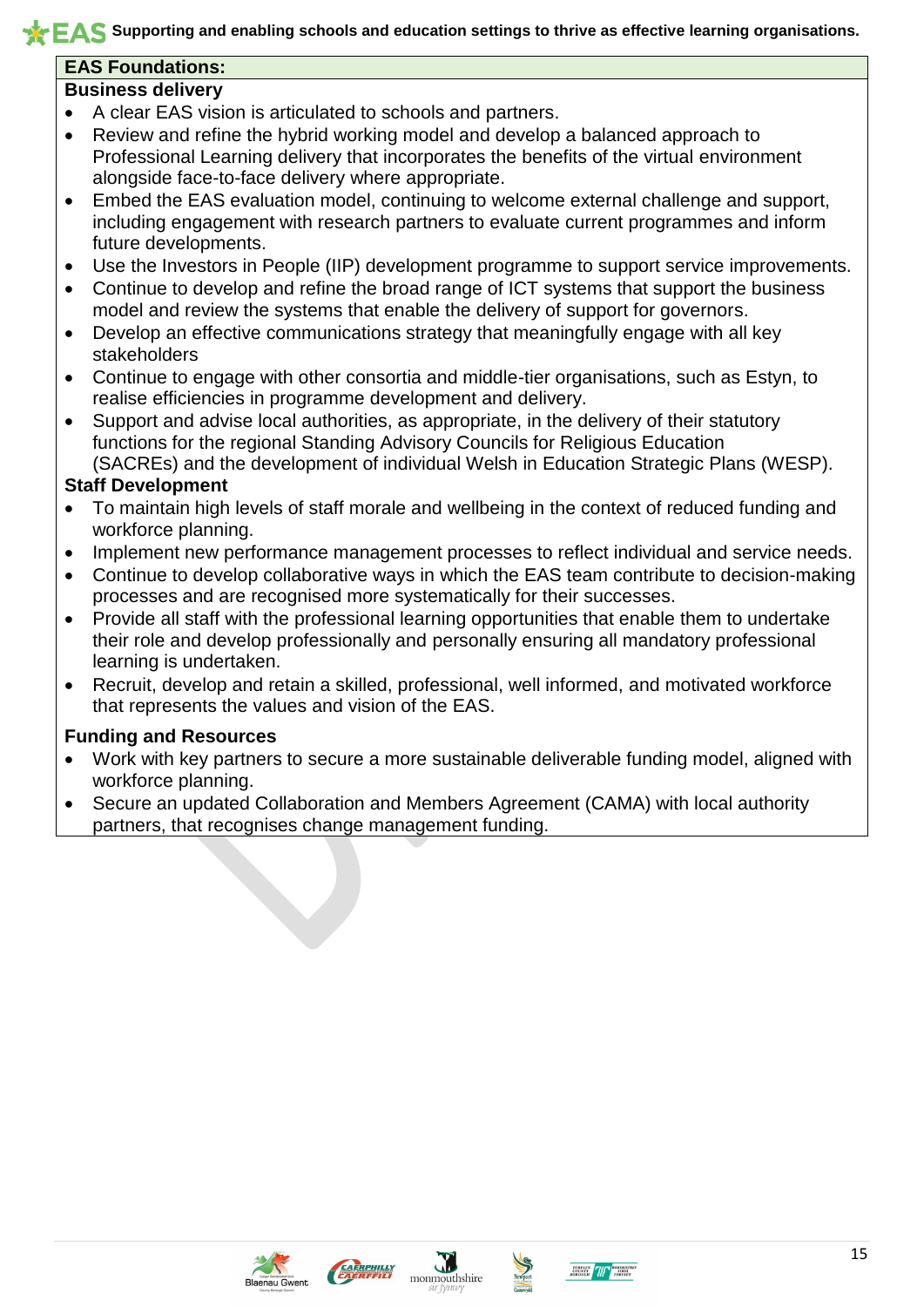## **Section 5: Delivery arrangements and resources for 2022-2023**

### **Governance**

The EAS is subject to a robust governance model that is underpinned by the Articles of Association and a Collaboration and Members Agreement (CAMA).

### **Consortium funding**

The EAS is funded on an annual basis from three sources: Local authority core contributions, regional school improvement grants and a service level agreement for governor support services. A spending plan accompanies this Business Plan which is intrinsically linked to all actions contained within it. A detailed overview of the regional distribution of all grants is available for all schools to view and compare allocations and rates of delegation through the regional grant monitoring tool.

The delegation rate to schools increased to 95.5% in 2021/22, whilst the EAS staff profile has reduced by 53.1% since 2012.

As recipients of public funding, it is important that budgets are allocated and spent wisely. The EAS will continually strive to provide value for money through the optimal use of resources to achieve intended outcomes.

### **Local authority contributions 2022-2023**

Local authority funding for consortium working is underpinned by the National Model for Regional Working, published by the Welsh Government in 2014. The model recommended a core funding allocation of £3.6m for the EAS. The local authorities' indicative figures for 2022-2023 are as follows:

| Local Authority (to be agreed) | £          | <b>LAs Core Contribution (%)</b>               |  |  |
|--------------------------------|------------|------------------------------------------------|--|--|
| <b>Blaenau Gwent CBC</b>       | £350,046   |                                                |  |  |
| Caerphilly CBC                 | £980,663   | Blaenau Gwent CBC<br>12%<br>17%                |  |  |
| <b>Monmouthshire CC</b>        | £403,815   | ■ Caerphilly CBC                               |  |  |
| <b>Newport CC</b>              | £783,291   | $32%$<br>Monmouthshire CC<br>26%<br>Newport CC |  |  |
| <b>Torfaen CBC</b>             | £503,498   | 13%<br>■ Torfaen CBC                           |  |  |
| <b>Total</b>                   | £3,021,313 |                                                |  |  |

In terms of the above £0.99m of this figure is used to secure capacity within the EAS team from current serving headteachers and schools and £0.18m of this figure is used to secure service level agreements and venue costs sourced through local authorities.







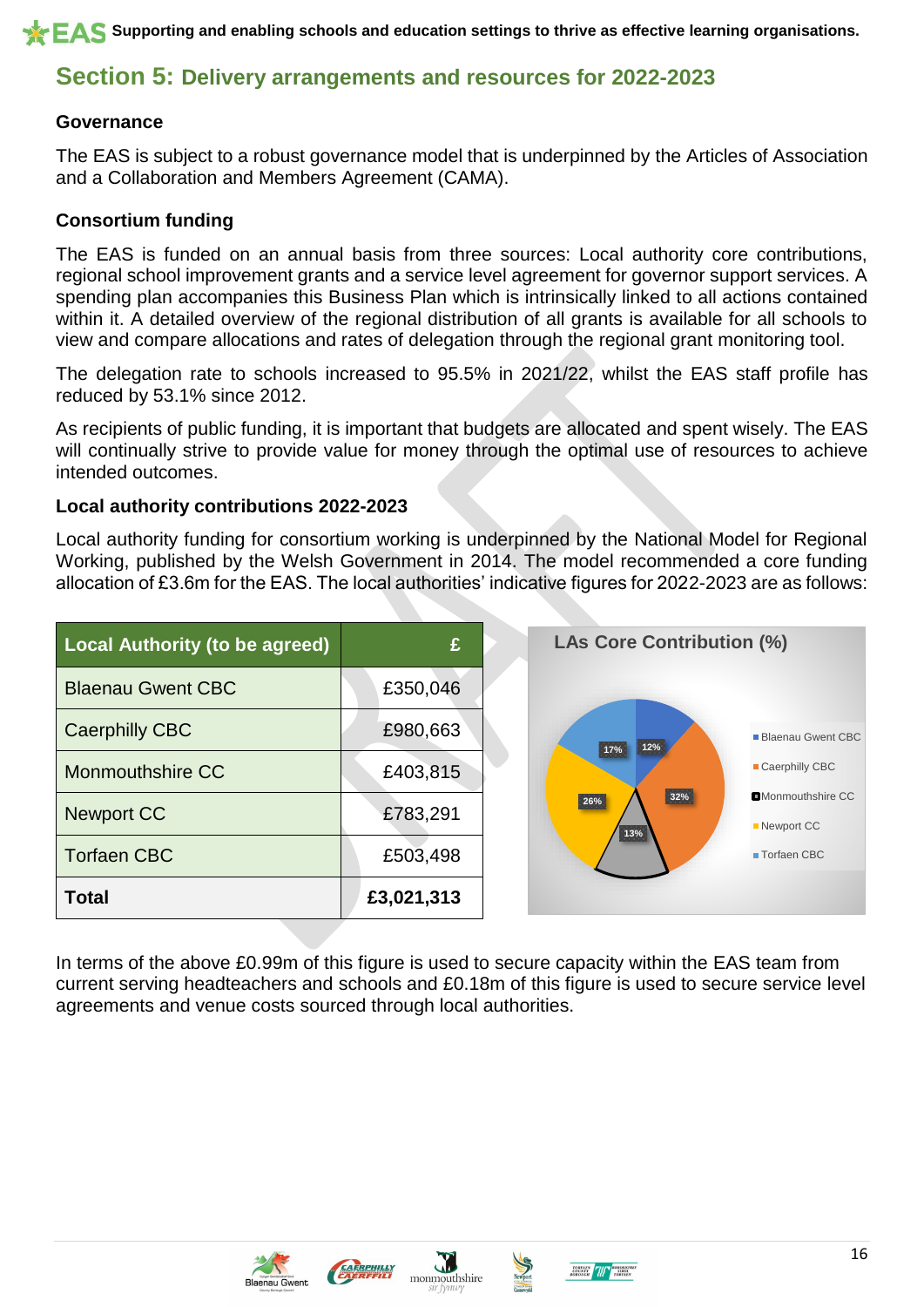### **Regional school improvement grants**

The Collaboration and Members Agreement (CAMA) details the procedure to be followed for all regional school improvement grants received into the region from Welsh Government. Before the grant can be accepted approval to funding distribution is required from the local authority Chief Education Officers / Directors of Education with a follow up ratification from JEG members.

| <b>Grant Name</b><br>To be updated when information on<br>grants is received from Welsh<br>Government) | <b>Grant</b><br><b>Total</b> | <b>Amount</b><br>delegated<br>to schools | Delegation*<br><b>Rate</b> | <b>Regionally</b><br><b>Retained</b> |
|--------------------------------------------------------------------------------------------------------|------------------------------|------------------------------------------|----------------------------|--------------------------------------|
|--------------------------------------------------------------------------------------------------------|------------------------------|------------------------------------------|----------------------------|--------------------------------------|

| <b>Indicative Calculation 2022-2023</b>                       |            |            |            |            |
|---------------------------------------------------------------|------------|------------|------------|------------|
|                                                               | £          | £          |            | £          |
| <b>Regional Consortia School</b><br>Improvement Grant (RCSIG) |            |            |            |            |
| - Education Improvement Grant                                 | tbc        | tbc        | tbc        | tbc        |
| - Professional Learning for Teachers                          | tbc        | tbc        | tbc        | tbc        |
| - Other grant initiatives                                     | tbc        | tbc        | tbc        | tbc        |
| <b>Pupil Development Grant (PDG)</b>                          | tbc        | tbc        | tbc        | tbc        |
| PDG (Lead Regional PDG Adviser)                               | tbc        | tbc        | tbc        | tbc        |
| Seren Pre 16                                                  | tbc        | tbc        | tbc        | tbc        |
| Seren Post 16                                                 | tbc        | tbc        | tbc        | tbc        |
| <b>Total</b>                                                  | <b>TBC</b> | <b>TBC</b> | <b>TBC</b> | <b>TBC</b> |

\*Delegation: This refers to funding which gives freedom of choice to a school in how it is used. It must however be spent in accordance with, and in the spirit of, the core purpose of the grant and the individual school development plan.

### **Governor Support Service Level Agreement**

The EAS has responsibility for providing a Governor Support Service to all schools in the region. The service provides support to school governing bodies, headteachers, and individual governors. This includes advice, guidance, training, and an optional clerking service to support governing bodies to deliver their responsibilities.

The optional clerking service is provided through a service level agreement with an option to buy into a clerking service and then additionally a statutory committee clerking service, through a Service Level Agreement (SLA). From 2020 to 2022, 99% of schools opted into the SLA clerking service, with 51% of schools choosing the additional statutory committee service. From April 2022 the service is being offered on a 3-year basis, which aligns with the revised Business Plan approach. The indicative funding for 2022/23 is £0.364m.